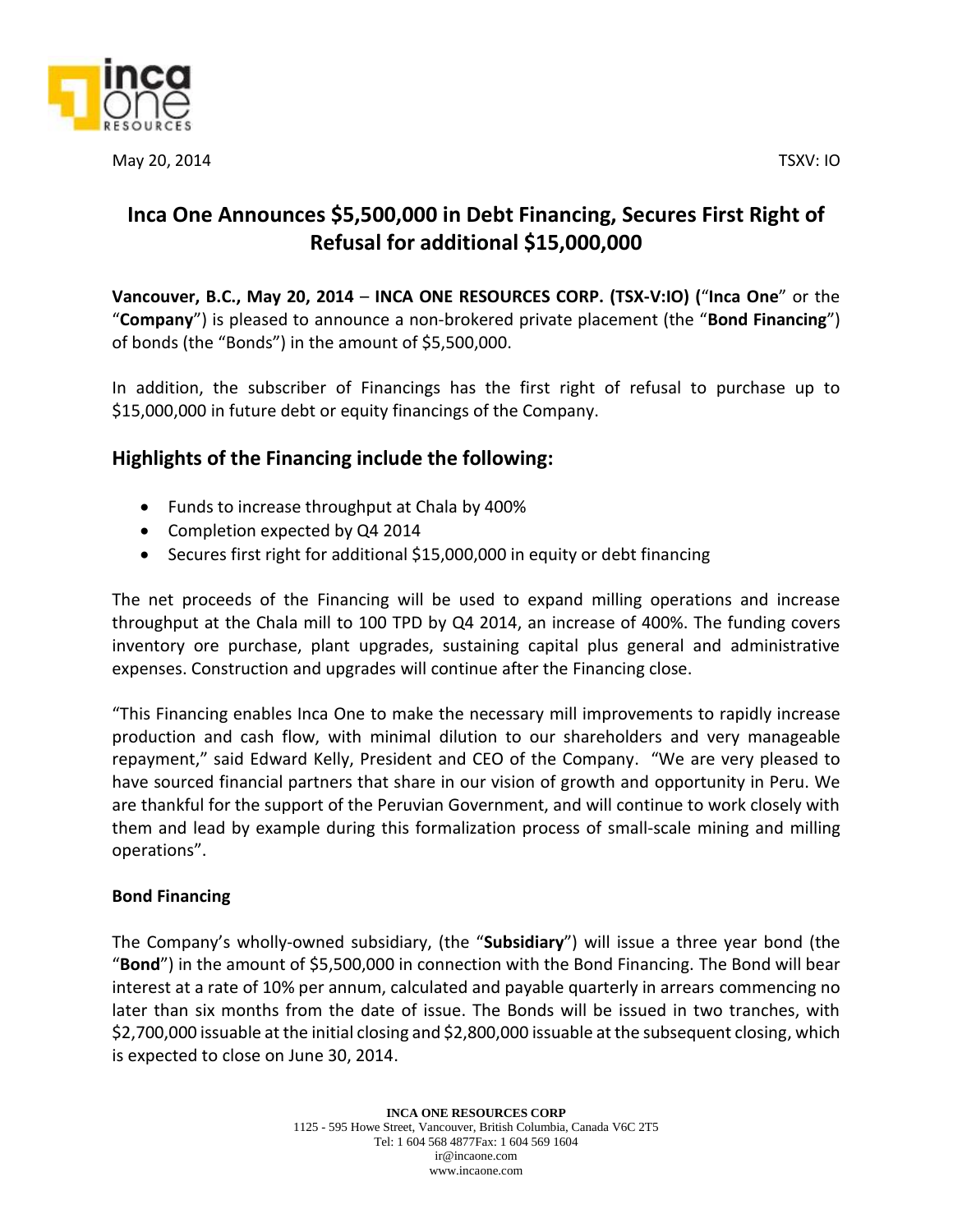

In connection with the Bond Financing and as partial consideration for the subscription by the purchaser of the Bonds, the Company and the purchaser will enter into a financing fee agreement whereby the Company and the Subsidiary will provide the purchaser a 3.5% financing fee on the net revenues from the Company's Chala mill in Peru. The term of the financing fee agreement expires on December 31, 2024 and may be extended for a maximum of ten years, subject to certain adjustments and a right of repurchase in favour of the Subsidiary. The Subsidiary's obligations under the Bond Financing will also be secured by a general security agreement over the Subsidiary's property, which will be guaranteed by the Company.

A finder's fee of 8% of the gross proceeds of the Bond Financing will be payable in cash by the Company to SC Strategy Consult AG (the "**Finder**"). The Company will also issue to the Finder that number of finder's warrants equal to 8% of the Bond Proceeds, divided by the exercise price of \$0.15.

Closing of the Bond Financing is subject to the execution of definitive transaction documents and the approval of the TSX Venture Exchange (the "Exchange").

#### **About Inca One Resources Corp**

Inca One is a Canadian-based mineral resource company and ore processing company with a gold milling facility in Peru, servicing government-permitted small-scale miners. A highly mineral-rich country, Peru is one of the world's top producers of gold, silver, copper and zinc, with substantial production coming from small scale miners who need government permitted milling facilities to process their ore (such as the Company's Chala mill).

#### **On behalf of the Board,**

INCA ONE RESOURCES CORP.

Edward Kelly President& CEO

For More Information Contact: KIN Communications [io@kincommunications.com](mailto:io@kincommunications.com) 1-866-684-6730 1-604-684-6730 www.kincommunications.com

#### **NEITHER THE TSX VENTURE EXCHANGE NOR ITS REGULATION SERVICES PROVIDER (AS THAT TERM IS DEFINED IN THE POLICIES OF THE TSX VENTURE**